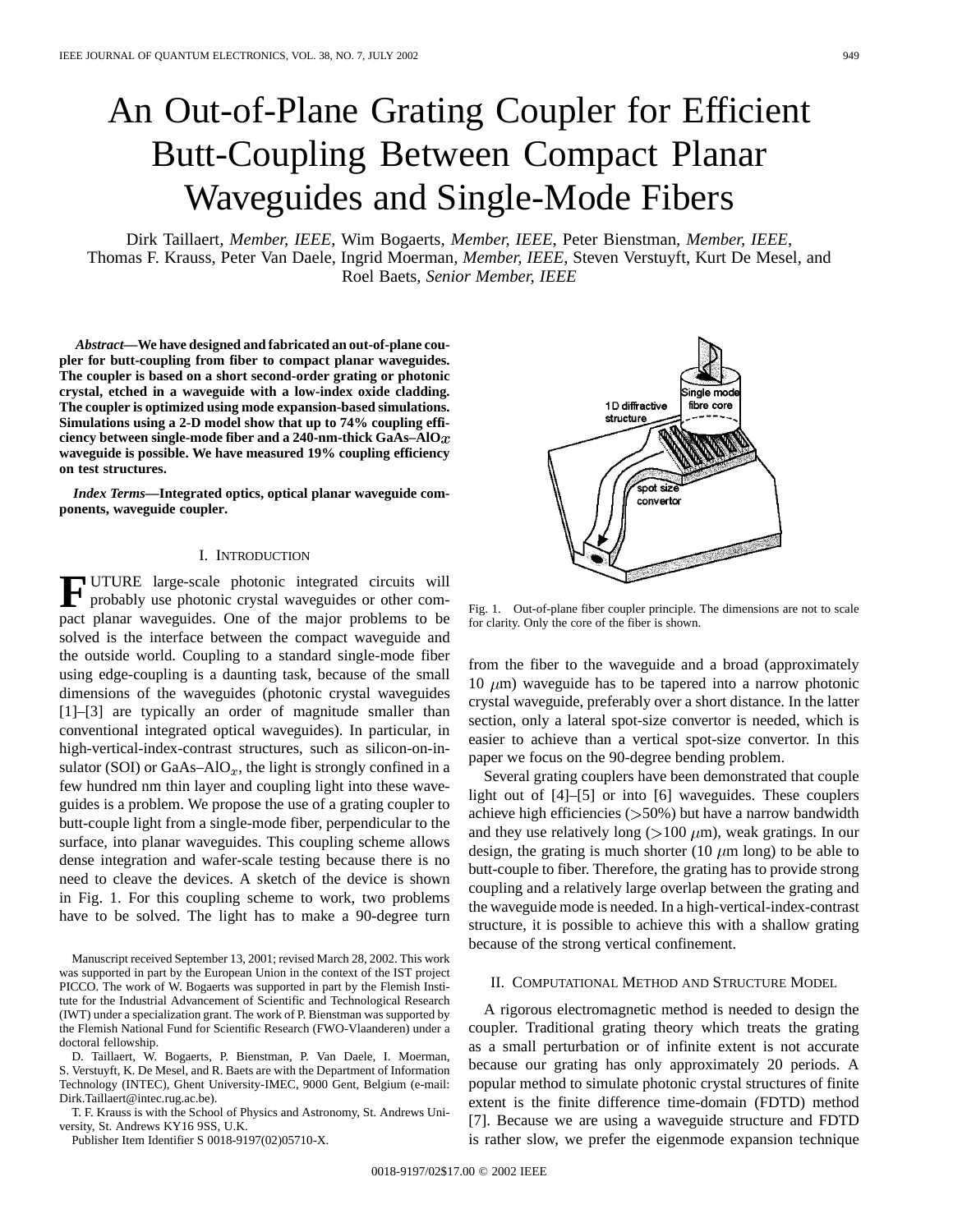

Fig. 2. Computational model used in simulations.

[8]. The boundary conditions are of utmost importance in our calculations because a lot of light is coupled out of a waveguide and heading straight for the boundaries of the computational domain. Perfectly matched layers (PMLs) [9] perform well and have also been introduced in mode expansion recently [10]. We used the CAMFR-simulation tool [11], which is based on eigenmode expansion and propagation with PML boundary conditions. In this work we consider only 1-D gratings in 2-D simulations and TE-polarization (E-field parallel to the grating grooves). This polarization also has a large bandgap for triangular lattices of air holes in a high index material [12] and is, therefore, interesting for photonic crystal based integrated circuits. It is expected that in a real 3-D configuration, the coupling efficiency will be lower than obtained with 2-D model-based simulations.

We calculate the coupling from waveguide to fiber, because this is easier with mode expansion. The coupling efficiency from fiber to waveguide is the same as from waveguide to fiber because we consider the coupling from one mode of a waveguide to one mode of another waveguide and the materials used are reciprocal. This powerful reciprocity principle is well known [13] and a mathematical proof based on Maxwell's equations is given in [14] for example. To avoid any doubt, we have also calculated the coupling from fiber to waveguide with 2-D FDTD simulations for the final designs and verified that it is the same as the calculated coupling from waveguide to fiber.

Our waveguide consists of a 240-nm-thick GaAs core with an oxide cladding on top of a GaAs substrate, as shown in Fig. 2. The thickness of the oxide will be optimized. A grating is etched into the GaAs layer. The top and bottom boundaries have PML to avoid parasitic reflections. The waveguide mode is incident from the left and is normalized so the input power equals 1. In a first step, reflection and transmission of the entire structure are calculated. Afterwards, the field is calculated from which the power flux and overlap with a fiber mode can be calculated. The coupling efficiency to fiber is the fraction of the power in the waveguide mode that couples to the fiber.  $R$  is the reflection at the waveguide grating interface, and  $T$  is the transmission through the grating to the right.



Fig. 3. Reflection (solid line) and out-of-plane coupling (dashed line) versus grating period for different etch depths. Out-of-plane coupling is defined as  $1-R-T$  and consists of coupling to air/substrate and scattering at the interface. Grating duty cycle  $= 50\%$ .

## III. SIMULATION RESULTS

The coupler is based on a so-called second-order grating where the first-order diffraction couples light out of the waveguide, producing a surface-normal propagating field. An in-depth treatment of second-order gratings can be found in [15]. Because we use this grating as a coupler (first-order diffraction), we will use the term coupler grating instead of second-order grating in the rest of this paper. In this section, we describe the design and properties of the coupler grating and optimizations of the structure for optimal coupling efficiency. We start with a simple grating in part A and introduce enhancements in part B. All structures are designed for the 1550-nm wavelength.

#### *A. Simple Coupler Grating*

We can achieve 90-degree coupling with a grating when the grating period  $\Lambda$  equals the wavelength divided by the effective refractive index  $n_{\text{eff}}$ . As the grating changes the effective index, the precise grating period has to be calculated numerically. Fig. 3 shows the reflection (solid lines) and out-of-plane coupling (dashed lines) as a function of  $\Lambda$  for different etch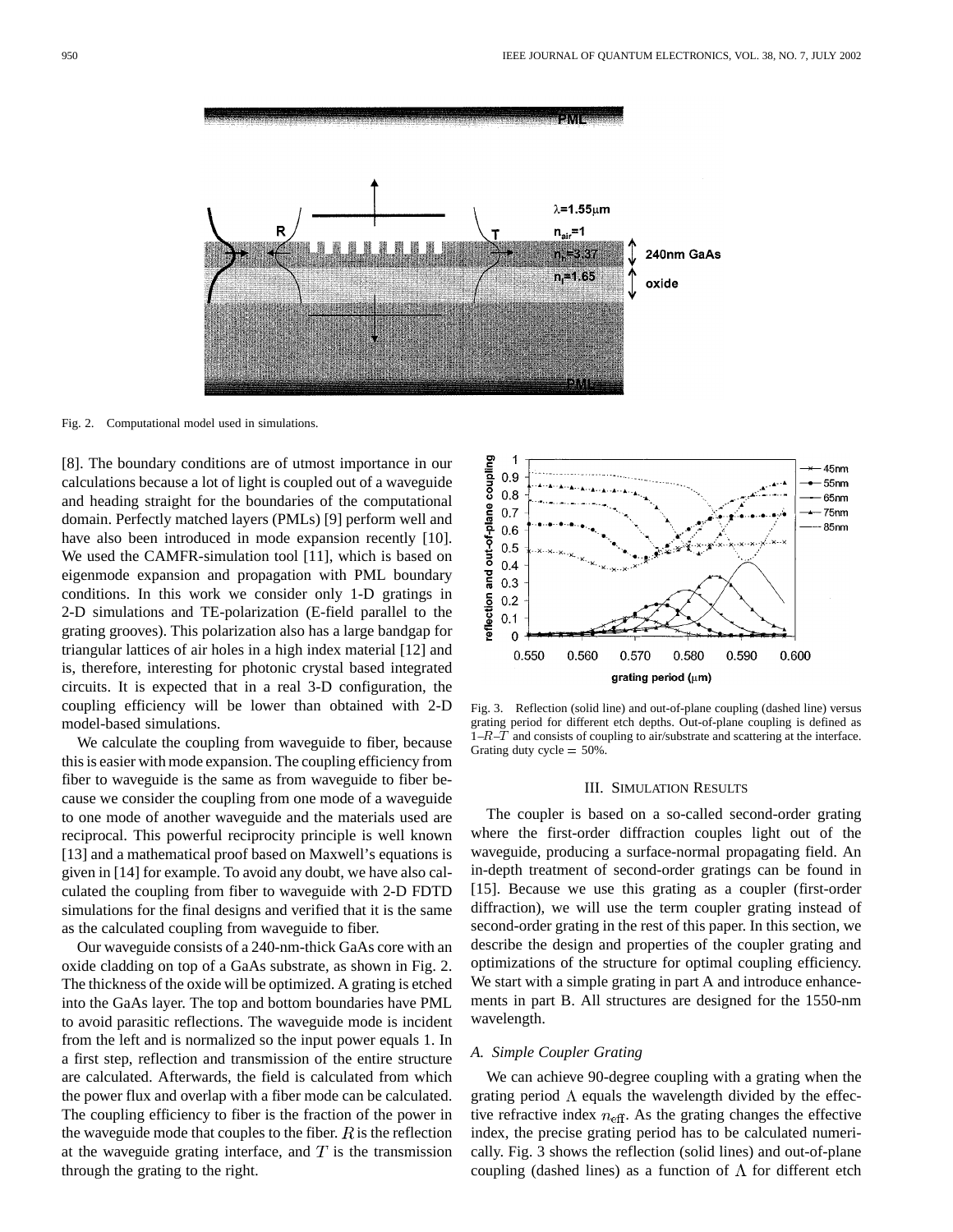

Fig. 4. Reflection versus grating period for different duty cycles. A 50% duty cycle (triangles) has minimum reflection at resonance. Etch depth  $= 65$  nm.



Fig. 5. Reflection (squares), transmission (triangles), top emitted power (crosses), and overall coupling efficiency to fiber (thick solid line) for 580-nm period, 65-nm etch depth grating of 20 periods.

depths. Out-of-plane coupling is defined as  $1-R-T$  and consists of the light that is coupled upwards and downwards and scattered at the interface. The reflection curves show a peak which corresponds to the resonance condition and 90-degree coupling. As the etch depth increases,  $R$  increases and the resonant period shifts to larger periods (because  $n_{\text{eff}}$  decreases). The out-of-plane coupling curves have a minimum at resonance. This minimum out-of-plane coupling has a maximum value for 65-nm etch depth. Previous results used a rectangular grating with 50% duty cycle (equal tooth and groove widths). Reflection for different duty cycles is shown in Fig. 4. The duty cycle has a major impact on the amount of reflection. The resonance peak is smallest for the 50% duty cycle. For 65-nm etch depth and 50% duty cycle, the resonant grating period is 580 nm. We will use these values as a starting point for our design.

For this grating ( $\Lambda = 580$  nm, etch depth = 65 nm, duty  $cycle = 50\%$ , 20 periods), we have calculated the power that is coupled to the air and into the fiber in Fig. 5. To calculate the coupling efficiency to fiber, we use a Gaussian profile with a full width  $(1/e)$  of 10.5  $\mu$ m as a model of the fiber mode. Overall coupling efficiency to the fiber is 15% at 1550 nm. Around the resonance wavelength, the outcoupling efficiency is rather low, but the coupling to the fiber is high. Away from the resonance wavelength, the outcoupling efficiency becomes higher but the coupling to the fiber is worse because of the phase mismatch. These two together cause a quite flat and large bandwidth. This wavelength dependence is only an approximation and will depend on the mode field diameter and NA of a particular fiber.



Fig. 6. Coupling efficiency and bandwidth (580-nm period, 50% duty cycle) for different etch depths. Optimal etch depth  $= 65$  nm (thick line).



Fig. 7. Coupling efficiency versus oxide cladding thickness.

Fig. 6 shows the coupling efficiency versus wavelength for the same structure, but for different etch depths (fabrication tolerances). The 3-dB bandwidth is approximately 90 nm for the optimal etch depth (65 nm, thick curve). These results were obtained for a structure with infinite oxide cladding thickness. We will now look at the more realistic structure with a finite oxide thickness and a high-index substrate. The oxide cladding thickness should be at least 0.5  $\mu$ m, to avoid loss due to leakage of the guided mode to the substrate. The oxide thickness has little effect on the total amount of light that is coupled out, but has a serious impact on the air/substrate ratio [16]. A good choice of oxide thickness is important. From the coupling efficiency versus oxide thickness curve (Fig. 7), it can be seen that there is a 3-dB difference between the minima and maxima. The spacing between two maxima is half a wavelength, which confirms that this behavior is caused by interference between the direct upward wave and the reflection at the oxide/substrate interface.

The overall efficiency is 20% or  $-7$  dB, for a 700-nm-thick or 1200-nm-thick cladding. The efficiency is limited by reflection, transmission, and coupling to the substrate. To improve this value, reflection and transmission of the grating should be reduced and the directionality (air/substrate ratio) improved.

#### *B. Combined Coupler and Reflector Grating*

To reduce  $R$  and  $T$  at resonance, we propose a structure consisting of a grating coupler section and a first-order grating reflector [Fig. 8(a)]. It is possible to create a good reflector with a few periods when etching completely through the waveguide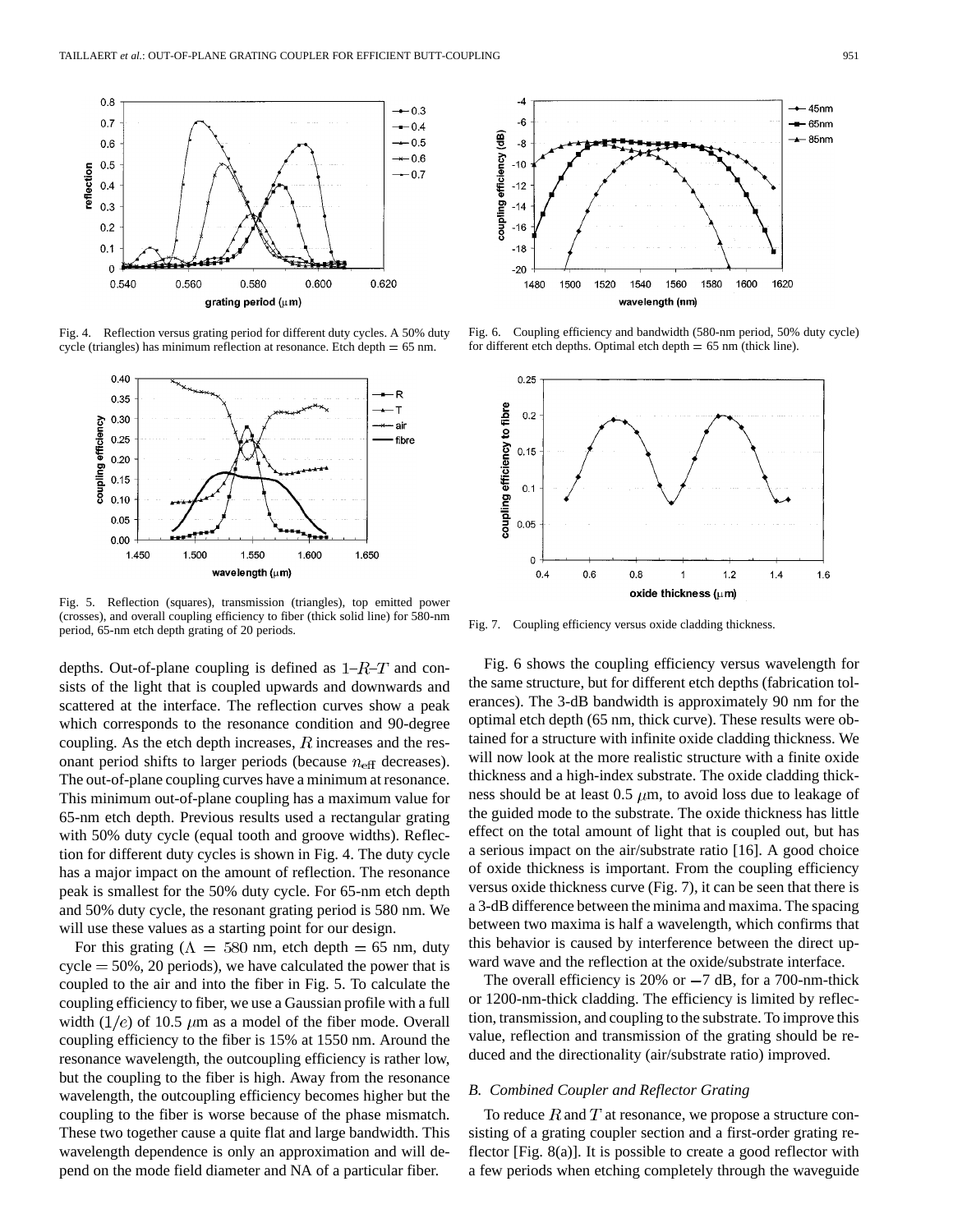

Fig. 8. (a) Combined coupler and reflector grating. (b) Same structure with a multilayer reflector under the waveguide.



Fig. 9. Optimal grating parameters. The grating is etched in the GaAs waveguide core. Etch depth  $e$ : 38 nm. Period  $\Lambda$ 2: 566 nm. Groove width  $w$ 2: 283 nm. Number of periods  $N2$ : 20. Spacing d: 200 nm. Period  $\Lambda$ 1: 280 nm. Groove width w1: 140 nm. Number of periods N1: 70.

(1-D photonic crystal). However, it is necessary to design a reflector grating with the same etch depth as the coupler grating because the spacing between the two gratings is critical and therefore they have to be fabricated in one step. We use the following procedure to optimize the lattice parameters. For a given etch depth, the coupler grating period is determined by the resonance condition as in part A. Afterwards, a first-order reflector grating is designed with the same etch depth. Finally, the spacing between the two gratings is optimized. This procedure is repeated for different etch depths and the final result has a maximum coupling efficiency to fiber of 38%. The grating parameters are summarized in Fig. 9. With this structure, almost all light can be coupled out at the resonant wavelength, but the efficiency is still limited by coupling to the substrate. The maximum efficiency is 3 dB larger than the simple coupler grating, but the bandwidth is limited to 15 nm, as can be seen in Fig. 10. However, this bandwidth is quite large compared to the bandwidth of other grating couplers using long gratings.

To enhance the efficiency of grating couplers (avoid coupling to substrate), a blazed or parallellogram-shaped grating [17] is sometimes used. However, this makes simulation and fabrication much more difficult and the behavior of a blazed grating in our structure is yet unknown. Another solution to avoid coupling into the substrate is the addition of a distributed Bragg reflector (DBR) under the waveguide [Fig. 8(b)]. It is obvious that the spacing between the waveguide and the bottom reflector



Fig. 10. Comparison of efficiency and bandwidth of the simple coupler grating (s1—diamonds), combined coupler and reflector grating (s2—squares), and the same structure with a multilayer bottom reflector (s3—triangles).



Fig. 11. Layer structure with a multilayer bottom reflector (dark grey is GaAs and light grey is  $AIO_x$ ).

will be important [15], but fabrication tolerances are reasonable because we are using a wavelength of 1550 nm. Because of the large index contrast between GaAs and  $\text{AlO}_x$ , only two mirror pairs are needed and therefore we will use the term multilayer reflector instead of DBR. In a first step, we design a multilayer reflector for maximum reflectivity. Afterwards, we optimize the thickness of the layer between the waveguide and multilayer reflector for maximum efficiency. The details of the layer structure can be found in Fig. 11, in which the grating is the same as in the structure without a multilayer reflector (Fig. 9). At the central wavelength, more than 95% of the light can be coupled upwards. Because of the coupling loss to the fiber, the overall efficiency is limited to 74%. The bandwidth is similar to the structure without a multilayer reflector (Fig. 10). The most critical feature is the spacing between the coupler and the reflector grating. An error of a quarter wavelength will reduce the efficiency to almost zero (Fig. 12). Therefore, the fabrication of this structure requires state-of-the-art electron-beam lithography.

All our simulation results are for TE-polarization, and the coupling efficiency for TM is low (less than  $-20$  dB) for all the structures described in this paper.

# IV. PRELIMINARY EXPERIMENTAL RESULTS

In this section, we describe our first experimental results. Devices were fabricated in GaAs–AlGaAs material grown by metal–organic vapor phase epitaxy (MOVPE) on a GaAs substrate (240-nm GaAs core/290-nm  $Al<sub>0.94</sub>Ga<sub>0.06</sub>As$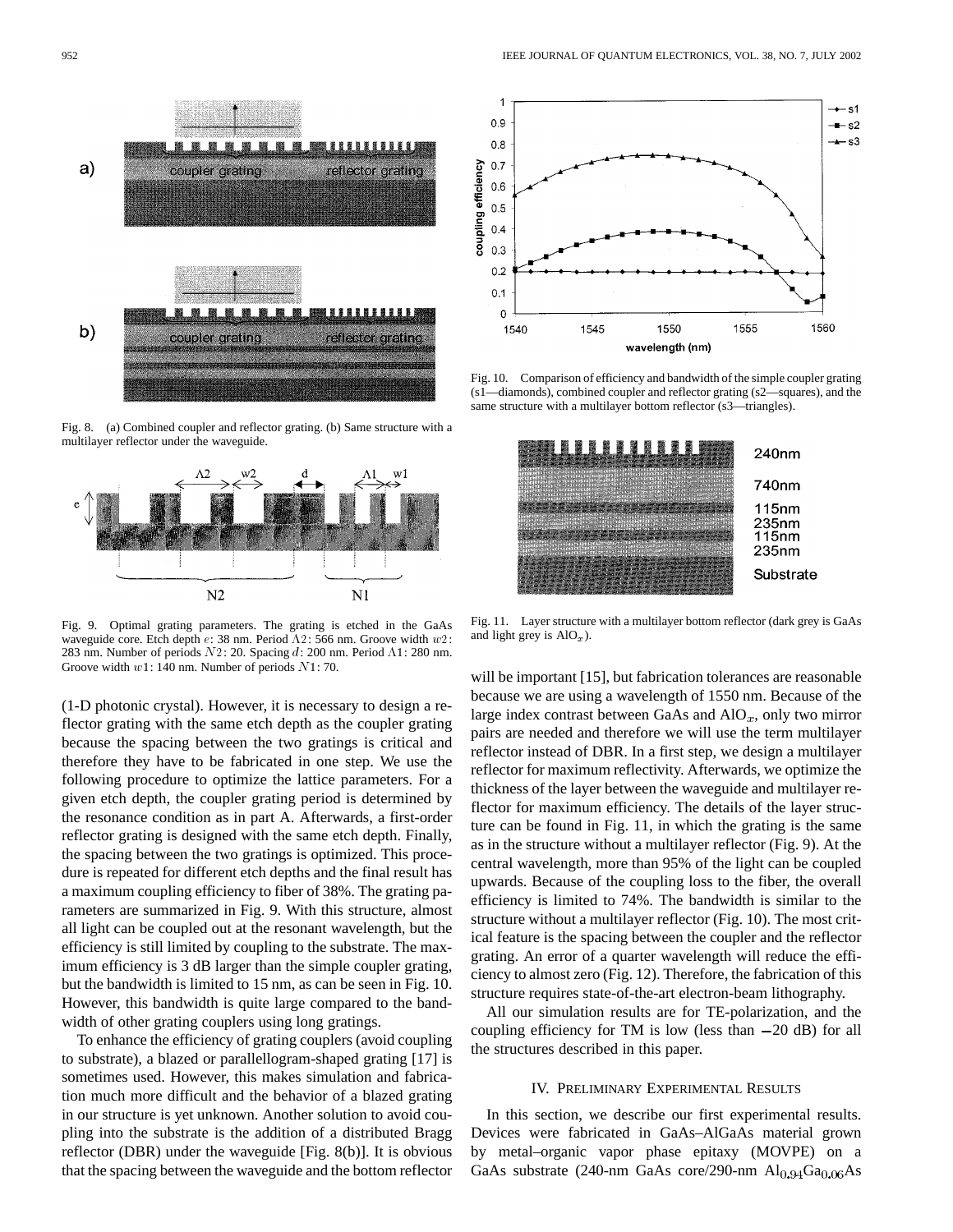

Fig. 12. Efficiency versus spacing between the coupler and reflector grating.

cladding/115 nm GaAs/240 nm  $\text{Al}_{0.94}\text{Ga}_{0.06}\text{As}/115$  nm GaAs/240 nm  $\text{Al}_{0.94}\text{Ga}_{0.06}\text{As}$ ). This layer structure has a multilayer reflector under the waveguide, but the thickness of the cladding layer differs from the optimized structure in Fig. 11. Because this difference is approximately half a wavelength, the calculated efficiencies are comparable.

The grating consists of a coupler and a reflector section (Fig. 9) and the calculated efficiency is 74%. The gratings were fabricated using electron-beam lithography and reactive ion etching. Afterwards, ridge waveguides were defined using optical lithography and etching. The width of these waveguides is 10  $\mu$ m and the etch depth is 150 nm. A last step was the etching of 20- $\mu$ m-wide and 1500-nm-deep oxidation trenches and wet thermal oxidation of the  $\text{Al}_{0.94}\text{Ga}_{0.06}\text{As}$  layers. The oxidized layers are mechanically stable and remain robustly attached to the GaAs layers.

For the measurements, we use a widely tunable laser source with 1-mW output power and polarization-maintaining output fiber (PMF). The TE-polarized light is coupled from the PMF via the grating into the waveguide. The output light from the waveguide facet is imaged onto a detector or an infrared (IR) camera. During initial alignment, we use the IR camera to monitor the waveguide spot. The output power versus wavelength for a 10- $\mu$ m-wide ridge waveguide is shown in Fig. 13. A maximum efficiency of 14% (0.14 mW on detector) is measured in the 1515–1520-nm wavelength range. The shortest wavelength that is measured is 1510 nm because of the limitation on the tuning range of the laser. The 3-dB bandwidth is larger than 25 nm. The fiber-to-waveguide distance is approximately 10  $\mu$ m. We have measured the coupling efficiency from fiber to waveguide and not from waveguide to fiber because the latter requires coupling light into the waveguide at the edge, which is difficult.

The peaks in the measurements are similar to Fabry–Perot fringes and are caused by a cavity formed by the grating and a cleaved facet. The spacing between the peaks depends on the cavity length (300  $\mu$ m in this case). To estimate the actual coupling efficiency, we must take into account these cavity effects because the fiber-to-waveguide coupling efficiency is the power that would be measured when there is no reflection at the facet. When neglecting the waveguide propagation losses, the two parameters of the cavity are the facet reflection and the grating reflection. The facet reflection is 0.36 for our waveguide.



Fig. 13. Measured coupling efficiency versus wavelength. This is the optical power at the detector divided by the input power from the fiber.



Fig. 14. Measured lateral alignment sensitivity. The z axis is the waveguide propagation direction and the  $x$  axis is parallel to the grating grooves; 1- and 3-dB contour lines are shown.

The grating reflection is not known but can be estimated from  $P_{\text{max}}/P_{\text{min}}$ . Without any reflection at the grating, there is no cavity and 64% of the incoupled power reaches the detector. In our measurement results,  $P_{\text{max}}/P_{\text{min}}$  is approximately 1.4 and the Fabry–Perot peaks correspond to 75% of the power that is coupled into the waveguide. Therefore, we estimate the actual coupling efficiency to be  $19\%$  (=0.14/0.75).

An advantage of the out-of-plane coupler compared to edge coupling is the relaxed lateral alignment sensitivity. The measured optical power as a function of the position of the fiber is shown in Fig. 14. A lateral deviation of 2  $\mu$ m in any direction results in less than 1 dB of additional coupling loss.

This preliminary experimental result shows that it is possible to obtain a reasonable efficiency with the out-of-plane fiber coupler. Further experimental work is in progress to improve the efficiency and achieve better agreement with the theoretical results.

# V. CONCLUSION

We have presented the design of an out-of-plane coupler for coupling between single-mode fiber and compact planar waveguides. Using a 2-D model, we have shown coupling efficiencies of 38% for a 240-nm-thick GaAs–AlO<sub>x</sub> waveguide or even 74% when adding a multilayer reflector under the waveguide. We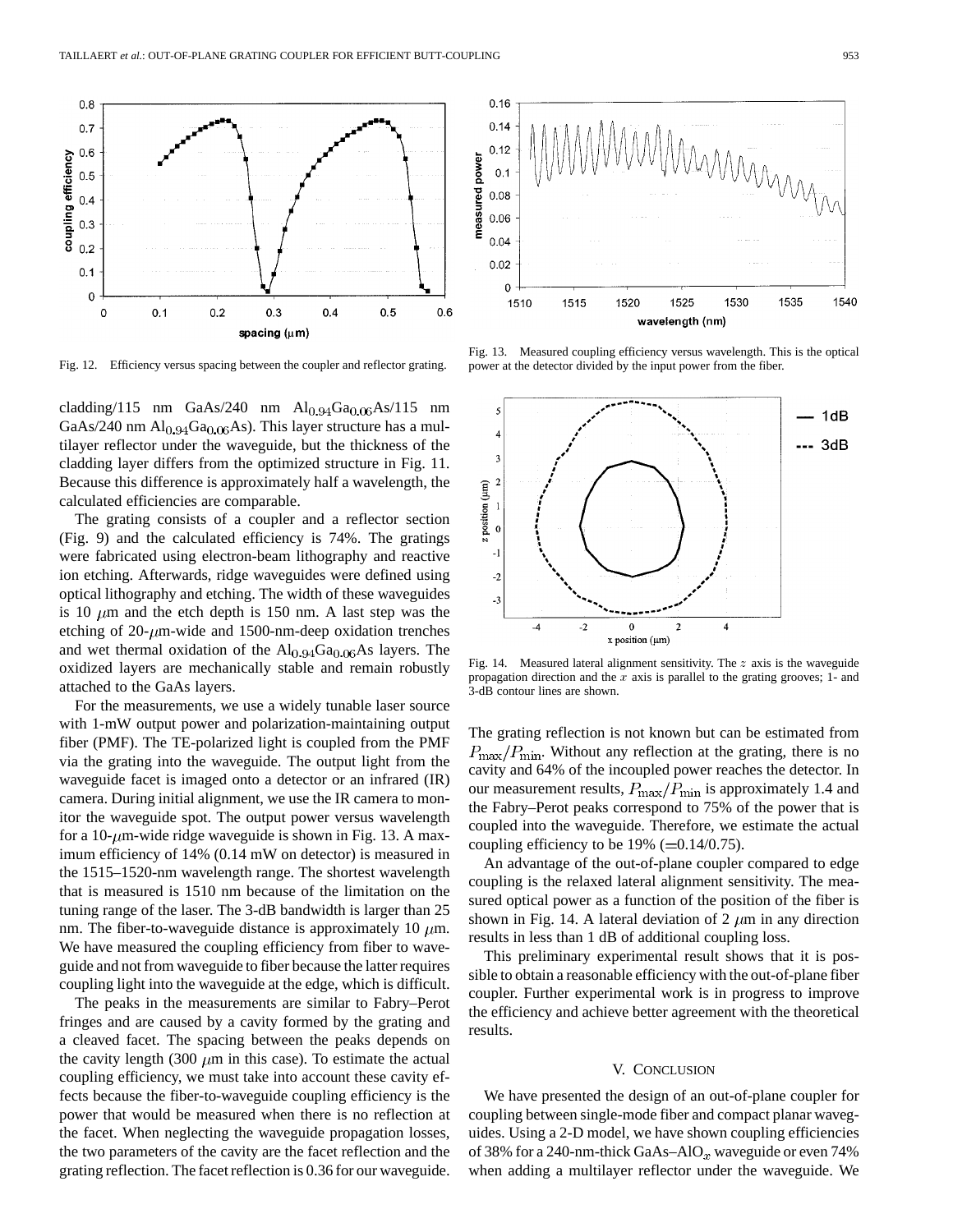have measured 19% coupling efficiency on test structures. The proposed structure is a good candidate for solving the coupling problem to ultra-compact, high-vertical-index-contrast waveguides.

#### ACKNOWLEDGMENT

The authors gratefully acknowledge technical support by the Nanoelectronics Research Centre at Glasgow University.

#### **REFERENCES**

- [1] M. Loncar, D. Nedeljcovic, T. Doll, J. Vuckovic, A. Scherer A, and T. P. Pearsall, "Waveguiding in planar photonic crystals," *Appl. Phys. Lett.*, vol. 77, pp. 1937–1939, Sept. 2000.
- [2] C. J. M. Smith, H. Benisty, S. Olivier, M. Rattier, C. Weisbuch C, and T. F. Krauss, "Low-loss channel waveguides with two-dimensional photonic crystal boundaries," *Appl. Phys. Lett.*, vol. 77, pp. 2813–2815, Oct. 2000.
- [3] A. Talneau, L. Le Gouezigou, and N. Bouadma, "1.55  $\mu$ m low loss planar photonic crystal waveguides on InP substrate," in *Proc. ECIO 2001*, 2001, pp. 60–63.
- [4] N. Eriksson, M. Hagberg, and A. Larsson, "Highly directional grating outcouplers with tailorable radiation characteristics," *IEEE J. Quantum Electron.*, vol. 32, pp. 1038–1047, June 1996.
- [5] A. Mekis, A. Dodabalapur, R. E. Slusher, and J. D. Joannopoulos, "Twodimensional photonic crystal couplers for unidirectional light output," *Opt. Lett.*, vol. 25, pp. 942–944, July 2000.
- [6] T. W. Ang, G. T. Reed, A. Vonsovici, A. G. R. Evans, P. R. Routley, and M. R. Josey, "Effects of grating heights on highly efficient unibond SOI waveguide grating couplers," *IEEE Photon. Technol. Lett.*, vol. 12, pp. 59–61, Jan. 2000.
- [7] A. Taflove, *Computational Electrodynamics, the Finite-Difference Time-Domain Method*. Norwood, MA: Artech House, 1995.
- [8] G. Sztefka and N. Holting, "Bidirectional eigenmode propagation for large refractive index steps," *IEEE Photon. Technol. Lett.*, vol. 5, pp. 554–557, 1993.
- [9] J. P. Berenger, "A perfectly matched layer for the absorption of electromagnetic waves," *J. Comput. Phys.*, vol. 114, pp. 185–200, Oct. 1994.
- [10] P. Bienstman, H. Derudder, R. Baets, F. Olyslager, and D. De Zutter, "Analysis of cylindrical waveguide discontinuities using vectorial eigenmodes and perfectly matched layers," *IEEE Trans. Microwave Theory Tech.*, vol. 49, pp. 349–354, Feb. 2001.
- [11] P. Bienstman and R. Baets, "Optical modeling of photonic crystals and VCSEL's using eigenmode expansion and perfectly matched layers," *Opt. Quantum Electron.*, vol. 33, pp. 327–341, Apr. 2001.
- [12] J. D. Joannopoulos, R. D. Meade, and J. N. Winn, *Photonic Crystals: Molding the Flow of Light*. Princeton, NJ: Princeton Univ. Press, 1995.
- [13] R. Harrington, *Time-Harmonic Electromagnetic Fields*. New York: McGraw-Hill, 1961.
- [14] F. Olyslager, *Electromagnetic Waveguides and Transmission Lines*. Oxford, U.K.: Oxford Univ. Press, 1999, pp. 79–83.
- [15] A. Hardy, D. F. Welch, and W. Streifer, "Analysis of 2nd-order gratings," *IEEE J. Quantum Electron.*, vol. 25, pp. 2096–2105, Oct. 1989.
- [16] T. Suhara and H. Nishihara, "Integrated optics components and devices using periodic structures," *IEEE J. Quantum Electron.*, vol. 22, pp. 845–867, June 1986.
- [17] M. Hagberg, N. Eriksson, and A. Larsson, "High efficiency surface emitting lasers using blazed grating outcouplers," *Appl. Phys. Lett.*, vol. 67, pp. 3685–3687, Dec. 1995.



**Dirk Taillaert** (M'97) received the degree in electrical engineering from the University of Gent, Belgium, in 1999, where he is currently working toward the Ph.D. degree in electrical engineering in the Department of Information Technology.

His research interests include design, fabrication, and characterization of waveguides and components for microphotonics. He is currently working on waveguide-fiber interfaces.

Mr. Taillaert is a member of the IEEE Lasers and Electro-Optics Society.



**Wim Bogaerts** (M'97) received the degree in engineering (physics) from Gent University, Gent, Belgium, in 1998, where he is currently working toward the Ph.D. degree in electrical engineering in the Department of Information Technology.

His research interests include integrated optics in general and on design, application, and fabrication of photonic crystals in particular.

Mr. Bogaerts is a member of the IEEE Lasers and Electro-Optics Society.



**Peter Bienstman** (M'96) was born in Gent, Belgium, in 1974. He received the degree in electrical engineering and the Ph.D. degree from Ghent University, Gent, Belgium, in 1997 and 2001, respectively.

He is currently spending a year as a Post-Doctoral Researcher at the Massachusetts Institute of Technology, Cambridge. His research interests include the modeling of optical structures, notably photonic crystal structures, vertical-cavity surface-emitting lasers, and resonant-cavity light-emitting diodes. He has published several papers and has one patent

application pending.

Dr. Bienstman is a member of the IEEE Lasers and Electro-Optics Society.



**Thomas F. Krauss** received the Ph.D. degree from the University of Glasgow, U.K., where his work focused on semiconductor ring lasers.

He has been involved in integrated optics research since 1989. While at the University of Glasgow, he demonstrated low threshold current levels and greatly improved external device efficiency. In 1993, he began work on photonic crystals, via a series of fellowships (EPSRC 1993; Royal Society 1995–2003) and became one of the pioneers of semiconductor-based photonic crystals. In 1997, he

spent one year at the California Institute of Technology, Pasadena, working on efficient photonic crystal based light emitters. In 2000, he moved to a personal chair in Optoelectronics at the School of Physics and Astronomy, University of St. Andrews, U.K., and set up a photonic crystal research group (currently ten members) and a semiconductor microfabrication facility. He is grant holder of several U.K. research projects and is coordinator of the European research project "PICCO."

Dr. Krauss was Organizer and Chairman of the trend-setting Workshop "PECS3" in St. Andrews in June 2001 and is on the committee of several other workshops and summer schools, including MRS and PECS. He is a fellow of the Royal Society of Edinburgh.



**Peter Van Daele** received the Ph.D. degree in electrical engineering from the University of Ghent, Gent, Belgium, in 1998.

He became a permanent member of staff of the Interuniversity Micro-Electronics centre (IMEC) of Department of Information Technology of the University of Ghent, where he was responsible for the research on processing of III–V optoelectronic devices. Since 2001, his work has more focused on optical packaging and optical interconnections, with emphasis on coupling to fiber arrays, integration

on printed circuit boards and use of laser processing techniques. In 1993, he also became a part-time professor. He is author or co-author of about 200 publications in the field of optoelectronic components and technology.